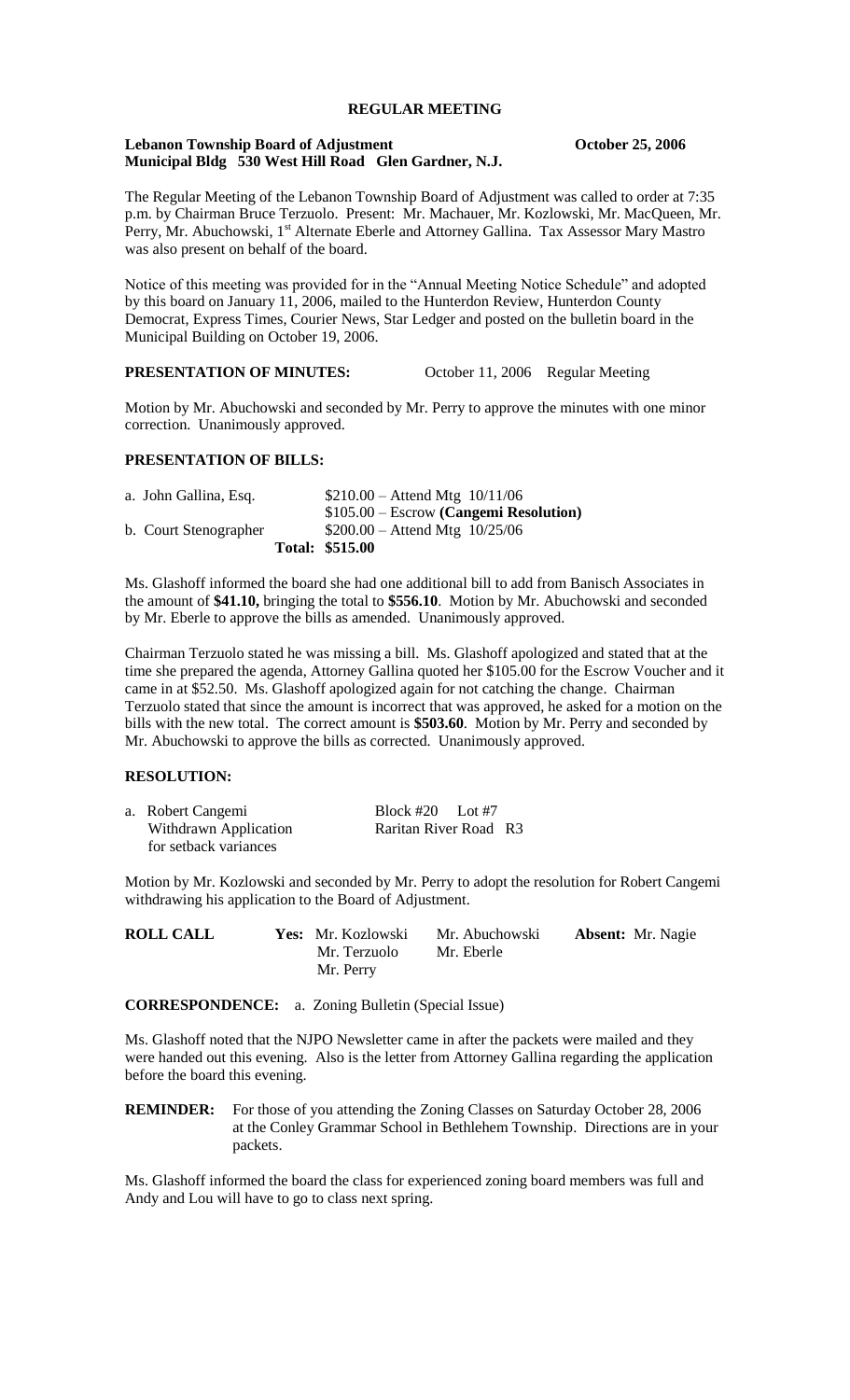# **ITEM FOR DISCUSSION:**

#### a. Budget 2007

Mr. Abuchowski asked about General Codes. Ms. Glashoff explained that the \$3,000.00 has not been charged as yet to the 2006 budget. She put the amount in the budget for 2007 in the event that the bill comes in after the first of the year. Mr. Abuchowski wanted to know if we would be charged a total of \$6,000.00. Ms. Glashoff said no, our share of the expense is only \$3,000.00. Ms. Glashoff noted by the time the budget goes to the Committee for review and approval; she will know whether the charge will go to 2006 or 2007. Right now it is up in the air.

Chairman Terzuolo asked about the \$500.00 increase in Attorney. Since we haven't reached the amount budgeted, Chairman Terzuolo asked to keep it the same as 2006. He then asked about the Planner. Ms. Glashoff informed the Chairman that Banisch's bills are usually 2 months behind. Chairman Terzuolo told Ms. Glashoff to have them get up to date and if a letter needs to be written, he will sign it. Chairman Terzuolo then asked about the amount budgeted for the Court Stenographer. Ms. Glashoff stated that we are already over budget and the year is not over. Chairman Terzuolo noted that this board has always been the cheapest entity in the Township. We have a very good attorney and we avoid litigation. Chairman Terzuolo asked about the line item for Computer Work. Ms. Glashoff stated the bill was split between the two boards. Chairman Terzuolo stated that the Computer Work money should be split three ways, Zoning Board, Planning Board and Ms. Glashoff should pay the other one third. Chairman Terzuolo asked Ms. Glashoff in her other duties for the Township, does she uses her computer. Ms. Glashoff answered no not as Records Coordinator. At the conclusion of the board's discussion, Chairman Terzuolo asked for a motion to approve the purposed budget for 2007. Motion by Mr. Kozlowski and seconded by Mr. MacQueen to approve the purposed budget for 2007 as amended. Unanimously approved.

b. Set Date for Reorganization Meeting in January, 2007

Ms. Glashoff offered the second Wednesday in January to leave the fourth Wednesday for an application. Mr. MacQueen asked who was up for reappointment. Ms. Glashoff said she has not looked over the list as yet, but will have those people whose terms are up listed on the next agenda. After a brief discussion, motion by Mr. MacQueen and seconded by Mr. Kozlowski to hold the Reorganization Meeting of the Board of Adjustment on January 10, 2007 at 7:30 p.m. Unanimously approved.

Mr. Kozlowski asked why McGreevy was not on the agenda. Ms. Glashoff informed the board that the applicant has decided to apply for the variance for the septic system and the timing was not there for noticing for this evening. The McGreevy application is scheduled for November 8<sup>th</sup> along with the Sleep Center application. Chairman Terzuolo did not know if he would be available for the November  $8<sup>th</sup>$  meeting.

## **UNFINISHED BUSINESS:**

Cingular Wireless Block #24 Lot #20 c/o Judith Babinski, Esq. Route 513 R3 Pitney Hardin, L.L.P. P.O. Box 1945 Morristown, N.J. 07962

# **CONTINUATION OF A PUBLIC HEARING** Conditional Use/Site Plan/Variances

(Letter for Continuance from Applicant) Cell Tower in a Residential Zone as a third use on the property

Ms. Glashoff read the letter from Attorney Babinski granting an extension time to December 31, 2006 and will be on the agenda December 13, 2006. Chairman Terzuolo asked why the applicant was scheduled on December  $13<sup>th</sup>$ . Ms. Glashoff informed the Chair that the November  $8<sup>th</sup>$  meeting date already had two applications scheduled. This is why Cingular was scheduled for December 13<sup>th</sup>. Chairman Terzuolo asked Ms. Glashoff to contact the applicant and reschedule to January. Attorney Gallina stated if the applicant would not be willing to extend the time and come in January, the board will have to have their meeting in December. Attorney Gallina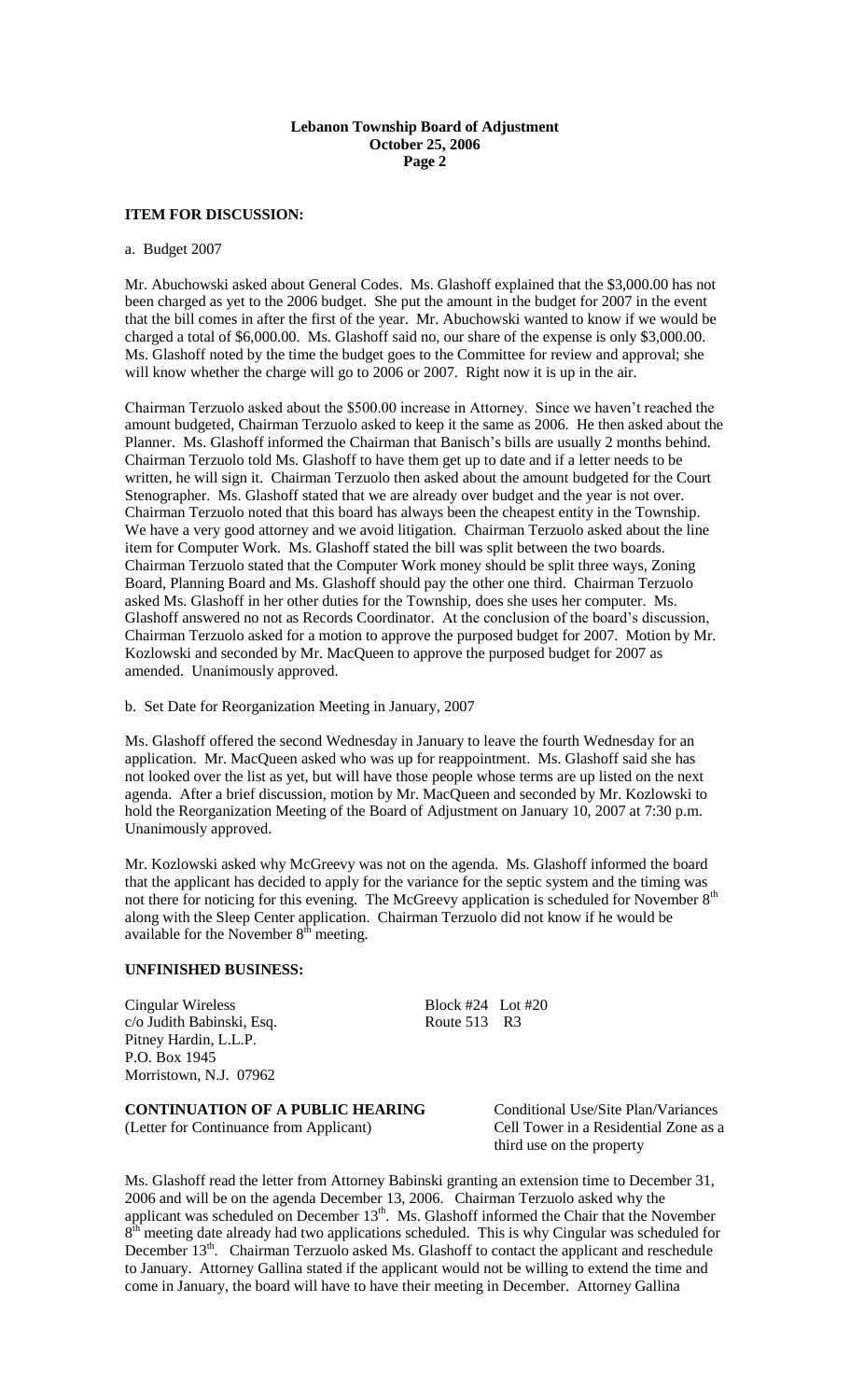announced that Cingular has rescheduled their hearing to December  $13<sup>th</sup>$  and no further notice is required and Ms. Glashoff will contact the applicant and ask if they would be willing to come in January with an extension to February 28, 2007. Chairman Terzuolo stated that he will not be present at the December  $13<sup>th</sup>$  meeting and probably not on November  $8<sup>th</sup>$ .

# **NEW BUSINESS:**

| Mark McConnell      | Block #26      | $\sim$ Lot #15 |
|---------------------|----------------|----------------|
| 16 Bowlby St.       | North Road R15 |                |
| Hampton, N.J. 08827 |                |                |

**APPEAL** Section 18-3.7(b)14(p)

Chairman Terzuolo asked if notices had to be given. Attorney Gallina answered no. Attorney Fraser stated she was the attorney for the applicant Mark McConnell. Attorney Fraser made a presentation to the board stating the letter from the Zoning Officer informed her client that he had an illegal apartment quoting Section 18-3.7b-14(p). Attorney Fraser informed the board that she has 4 witnesses present this evening who will testify that the apartment has been in existence for over 35 years. The apartment pre-dates the ordinances. Attorney Fraser had the applicant Mark McConnell sworn in to give testimony. Mr. McConnell stated that the apartment has been there for 35 years. Mr. McConnell said he purchased the property in 1997 from Chris and Bob Woods. There were 2 dwellings on the property, the main house and a little house. Mr. McConnell stated there were tenants in the little house when he purchased the property.

At this time, the board had questions of the applicant. Mr. Abuchowski asked if Mr. McConnell lives on the property. Mr. McConnell stated he did at one time but not now. Both houses are rented out. Mr. McConnell informed the board there have been several different tenants living in the houses. Mr. Perry asked if the applicant knew how long this has been a rental property. Mr. McConnell informed Mr. Perry he has brought witnesses with him this evening. Mr. MacQueen asked if he lived on the property after he purchased it. Mr. McConnell answered yes, in the main house up to two years ago. Mr. McConnell stated he has been renting out both houses. Mr. Kozlowski asked if the house is now on the market. Mr. McConnell answered yes. Mr. Machauer noted in the letter from the Zoning Officer it refers to the house as a workshop. Mr. McConnell stated that it is a house not a workshop. Mr. Machauer asked if the applicant had a lease or rental agreement. Mr. McConnell stated at this time it is on a month to month basis. Mr. McConnell noted there had been many different tenants in the past ten years since he has owned the property. There is only one person living in the little house.

Attorney Gallina asked if this was a free standing structure and not attached to anything since it has been referred to as a workshop. The applicant stated it is free standing. Attorney Gallina asked the applicant to describe the interior layout. Mr. McConnell stated it is two stories; lower level is a block foundation with a kitchen and bathroom. The upstairs is a bedroom and one additional room. Mr. McConnell testified that it has never been a workshop. Chairman Terzuolo asked if he was on public water. The answer was yes. The applicant was then asked if the little house had its own separate septic. The applicant answered yes. Chairman Terzuolo asked if the applicant has ever seen any as-built or anything filed with the County Board of Health concerning the septic. Mr. McConnell said for the little house no, but there has been a new septic put in for the main house. Chairman Terzuolo asked about leases with tenants. Mr. McConnell stated he starts out with a lease for the first year, and then it is month to month. Mr. Eberle asked about the listing and how it is listed. Mr. McConnell informed the board that the property is listed as a single family. Attorney Gallina asked about the two separate septic systems on the property and asked which one had the new septic. Mr. McConnell responded saying the new septic was for the main house. Mr. Perry asked how many square feet is the little house. Mr. McConnell felt it was about the size top and bottom of a two car garage. Mr. Machauer asked about parking. Mr. McConnell stated there was enough room for 6 cars.

Chairman Terzuolo opened the hearing to the public for questions. There were none. At this time Robert Gordon was sworn in to give testimony. Mr. Gordon said he is two doors up from the property in question. He stated that he knew the Schnitzers when they lived there. Mr. Gordon has lived on North Road for over 35 years and as far as he knows it has always been an apartment. When the Woods purchased the property they remodeled the apartment. Chairman Terzuolo asked if the board had questions of the witness. Mr. Perry asked a few questions.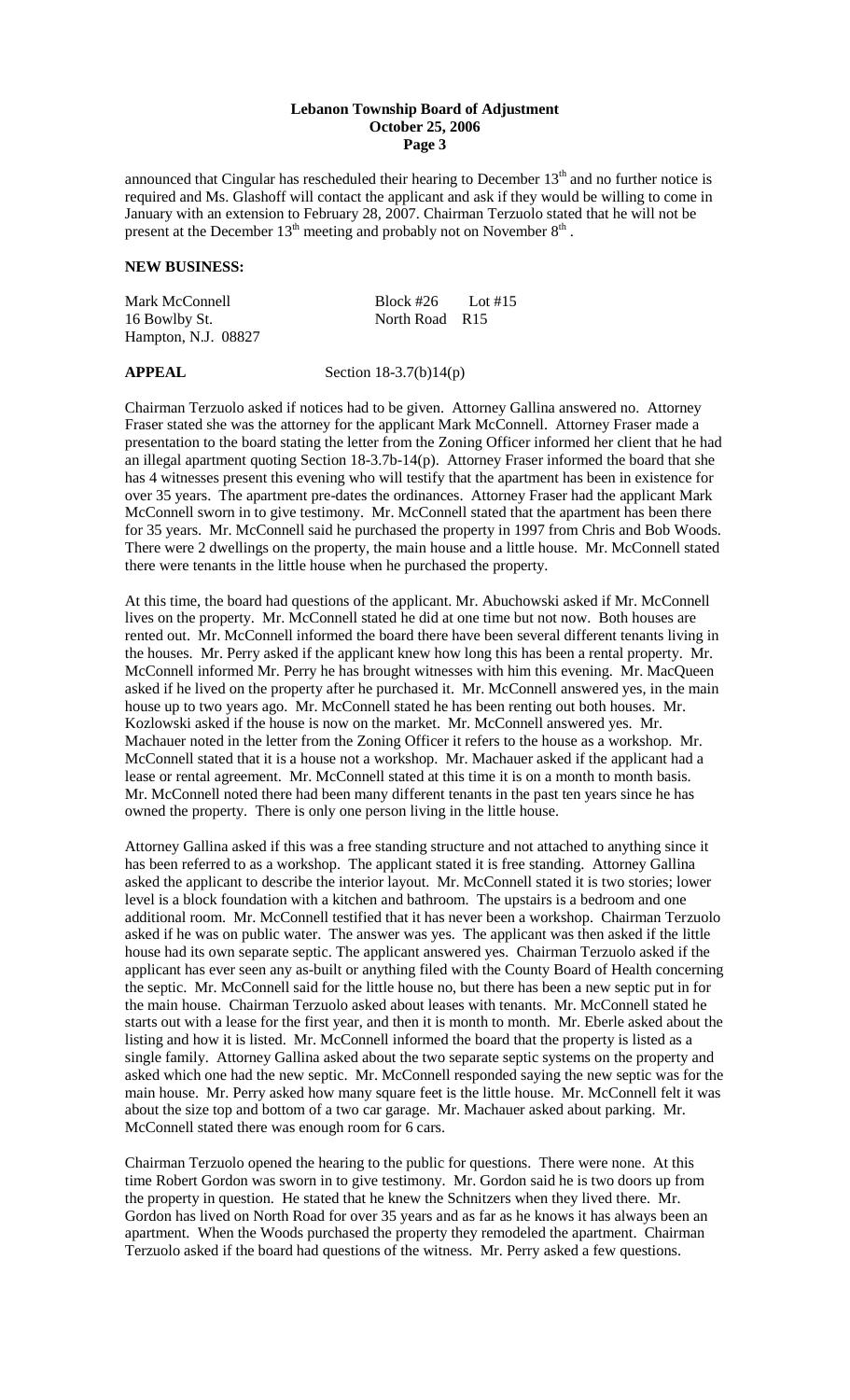Attorney Fraser had Christine Woods sworn in. Ms. Woods stated that when they owned the property they never lived there and purchased it in 1989-1990 until they sold to Mr. McConnell in 1997. Ms. Woods stated that at the time they purchased the property, the little house was being used as an apartment. Ms. Woods also stated that the apartment was empty along with the main house at the time they sold it. During the time Ms. Woods owned the property the little house was being rented and they had one or two tenants at a time. Ms. Woods said while they owned the property they replaced the toilet, the tub and the kitchen sink. Ms. Woods stated that Mr. Schnitzer lived in the little house because his wife was not a very good housekeeper and he didn't want to deal with all the clutter. When Ms. Schnitzer moved, it took 7 dumpster loads to clean out the main house.

Chairman Terzuolo asked if the board had questions of the witness. There were no questions from the board nor from Board Attorney Gallina. The hearing was opened to the public for questions of Ms. Woods. There were none. The next witness sworn in to give testimony was Karl Pfingst. Mr. Pfingst stated before moving to Kodiak Trail, he lived on North Road directly across from the property in question. Mr. Pfingst stated he lived on North Road from 1991 to 2003. Mr. Pfingst said he did see renters while he lived across the street. He also saw a bathroom and a kitchen in the apartment. Chairman Terzuolo asked if the board had questions of the witness. Mr. Machauer asked if Mr. Pfingst knew when the structure was built. Mr. Pfingst said he only knows from what the neighbors have said that it has always been an apartment. The structure has been there a long time at least 35 years. Attorney Gallina asked Mr. Pfingst how long he lived on North Road. Mr. Pfingst stated 13 years. When opened to the public for questions there were none.

At this time, Chairman Terzuolo had Township Tax Assessor Mary Mastro sworn in to give testimony on behalf of the board. Attorney Gallina stated that the Assessor was asked to attend the meeting this evening to give some insight into this application regarding the tax assessment records for the Township regarding this property. Ms. Mastro had been approached by Zoning Officer Bill Skene regarding the property. Ms. Mastro started with chronological order with her records. The first Revaluation was conducted in 1971. In July of 1971 Michael Morris a registered appraiser in Hunterdon County did the inspection of the property. At that time, there were 2 bedrooms, 1 bath in the main house on the property. Mr. Morris references a shed in good quality condition being 24x14 in size with a 2 fixture bathroom and was priced as a shed with a value of \$5,300.00. The next time the property was assessed was June 24, 1987. The main house is a 1 story dwelling unit 24' x 24'and the comments in the file stated the rooms in the main house was full of boxes halfway up to the ceiling. The owner at that time was not living in the main house, said she was living in the lower level of the second building and it was difficult to inspect the interior of the building because of the stored material. There is a secondary house with a picture also dated June 24, 1987 of secondary building, 14' wide with the bottom level being 24' deep with the top level 14x18. In 1987 it is listed with no kitchen, living space on first floor with a 2 fixture bathroom with 2 bedrooms on upper level. Comments in the file state, floor register hanging down to lower level also stored material making inspection difficult. Attorney Gallina asked what the record states about the upper level. Ms. Mastro stated the record shows 2 bedrooms on the second level which is 14' x 18'. Bottom room is a living room and 2 fixture bathroom. After the 1987 revaluation was conducted there was a small addition to the main house. There was a porch which became enclosed to be additional living area.

The next time the property was inspected was in 2001. Ms. Mastro had photos of the property from 2001. At this time, the main house was described as before but under the ownership of Mark McConnell. Ms. Mastro noted that she has all the deeds for the property. Mark McConnell purchased the property in 1997. The Schnitzer had purchased the property in September of 1957. Ms. Mastro reviewed for the board the photos of the property from 2001 which show the main house and the other little building to the right. The property was inspected on March 29, 2001, the main house had a tenant named Janus. The main house still consists of 2 bedrooms, 1 bath. The secondary building, the inspector was unable to gain access to it so it was continued on to be 2 bedrooms on second floor and 2 fixture bath on lower level with the size being the same. Ms. Mastro informed the board that the secondary building has never been assessed or considered a separate living unit because of not having a kitchen and a full bath, it would not be considered under assessment standards as livable space. Ms. Mastro offered the exhibits for the board to look at. Mr. McConnell's attorney reviewed the documents. Chairman Terzuolo asked if we mark them into evidence then we have to keep them. Attorney Gallina stated if the board is going to consider them they have to be marked. As Ms. Mastro approached Attorney Gallina she was told to stop by the Chairman since they were having a legal discussion.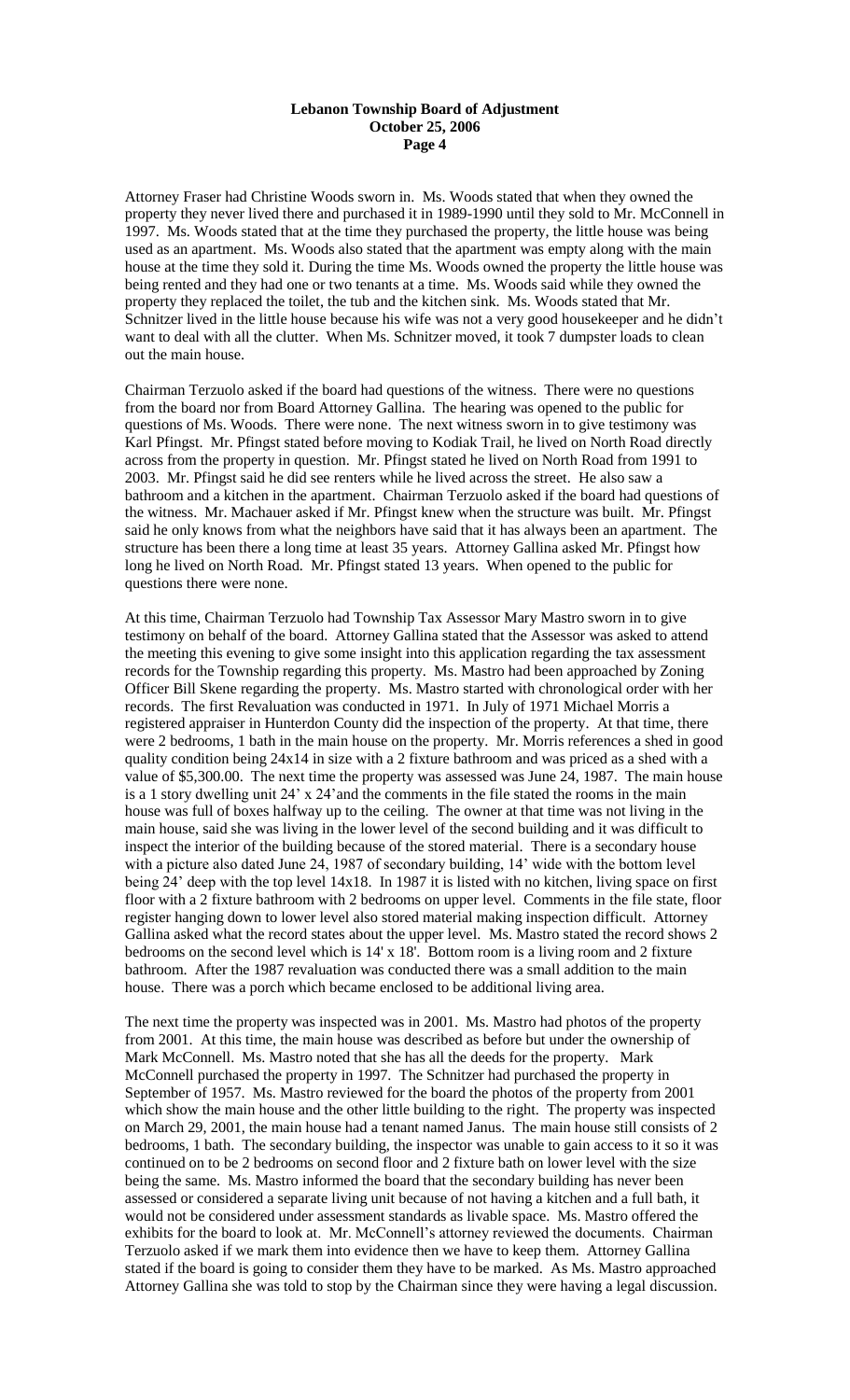Attorney Gallina stated if the board is going to make them evidentiary with regard to this hearing they should be marked and identified. Mr. MacQueen said then she doesn't get them back? Attorney Gallina stated after an appropriate appeal period then they can be returned. Mr. Kozlowski asked about making copies of the documents. Attorney Gallina said technically you should have originals but if they are exact copies then that should suffice if she needs these documents in her office. Ms. Mastro said it was not a problem. Chairman Terzuolo said to mark them into evidence.

Attorney Gallina marked the following exhibits: **B1-**Property Record Appraisal Card by Michael Morris Associates, July 26, 1971, **B2**-Property Record Appraisal Card June 24, 1987 by Michael Morris Associates with a separate card for each structure & photos, **B3-**Property Record Appraisal Cards consisting of two sheets dated March 29, 2001, one card is on main building and second card is the small building, **B4**- Larger photo of main house dated March 16, 2001, **B5**- Photo of small building dated March 16, 2001, **B6**-Current Appraisal Card for secondary building showing 588 square feet without 3 fixture bathroom with a value of \$22,600.00 not considered living space, **B7**-Deeds from Geist to Schnitzer dated September 20, 1957. Chairman Terzuolo asked why we needed the deeds marked into evidence. Attorney Gallina stated in the event that anyone wants to know the chain of title for reference, **B8-**Deed from Chester Gameon, Executor for Elizabeth Schnitzer to the Woods dated April 1, 1992, **B9**-Deed from Woods to McConnell dated August 8, 1997, **B10**-Summary of assessments of the property.

Ms. Mastro informed the board that in reviewing the file she was unable to find any reference to the septic systems because she was asked by a code official if there was a shared septic system on the property. Whenever anything is done on a property regarding the septic system a copy of the approval with a copy of a map attached to the cover blue sheet is sent to the Township. There is nothing in her file or the construction file. Chairman Terzuolo asked Ms. Mastro as of what date do you get these from the Board of Health. Chairman Terzuolo asked what year did this start because there are legal repairs that have been made to septic systems in this township, his house included and this Township doesn't have it on file. Ms. Mastro informed Chairman Terzuolo that since she has been the Tax Assessor, these forms come to the Township monthly. Chairman Terzuolo asked how long has she been the Assessor. Ms. Mastro informed him she is now in her 5 year as the Tax Assessor. Chairman Terzuolo told Ms. Mastro that she really doesn't know how long this practice has been going on. Ms. Mastro noted she has seen County Board of Health reports in the files that date back many years.

The board asked questions of Ms. Mastro at this time. Mr. Machauer referred to the upgrades that have been done over a period of years to improve the property in question. Mr. Machauer asked if Ms. Mastro would agree that this building has been occupied continually for many years. Ms. Mastro stated that she can only go by what is listed in the record and by what is actually there. Mr. Machauer asked about the tax bills for this property and is there one tax bill for the entire property or is there two separate tax bills for the buildings. There is one tax bill per Ms. Mastro. Mr. Machauer asked in her position would she assume or would you agree that since they have been collecting taxes on this property all these years that it has been recognized as a viable residence. Ms. Mastro responded stating that in 1971 it was listed as a shed with a 2 fixture bath valued at \$5,300.00, then in 1988 showed it to be 252 square feet of a second level and 322 square feet of a first level with no 3 fixture bathroom and no mention of a kitchen, an appraiser would not consider that living space. Mr. Machauer asked if it were taxed as a living space. Ms. Mastro stated it was taxed as a little building with a 2 fixture bath in it. Per Ms. Mastro an assessor office will not declare a legal use, they will record what they see. Mr. Machauer asked if the Tax Assessor in 1971 was Lester Apgar. Ms. Mastro answered yes with Carole Hoffman taking over a few years later.

Mr. Kozlowski asked about the bath fixtures and what constitutes a full bath. Ms. Mastro said, a toilet, sink and either tub or shower. A two fixture is considered a sink and toilet. Mr. MacQueen asked if there were any record that an assessor actually went into this building. During each revaluation, it describes what was scene and the second one describes what was actually in the building. It was the third appraiser that was unable to get into the building.

Being no further questions by the board, Chairman Terzuolo asked if the applicant had any questions. Attorney Fraser asked to see the exhibits. Attorney Fraser asked if Ms. Mastro has ever visited the property. Ms. Mastro answered no. Attorney Fraser noted that the file states 2 fixture bath and no kitchen and Ms. Mastro answered it was correct. Attorney Fraser asked if there was any reference to a kitchen in 2001. Ms. Mastro stated that no one was able to get into the building and if a kitchen was put in between 1987 and 2001 the appraiser was unable to gain